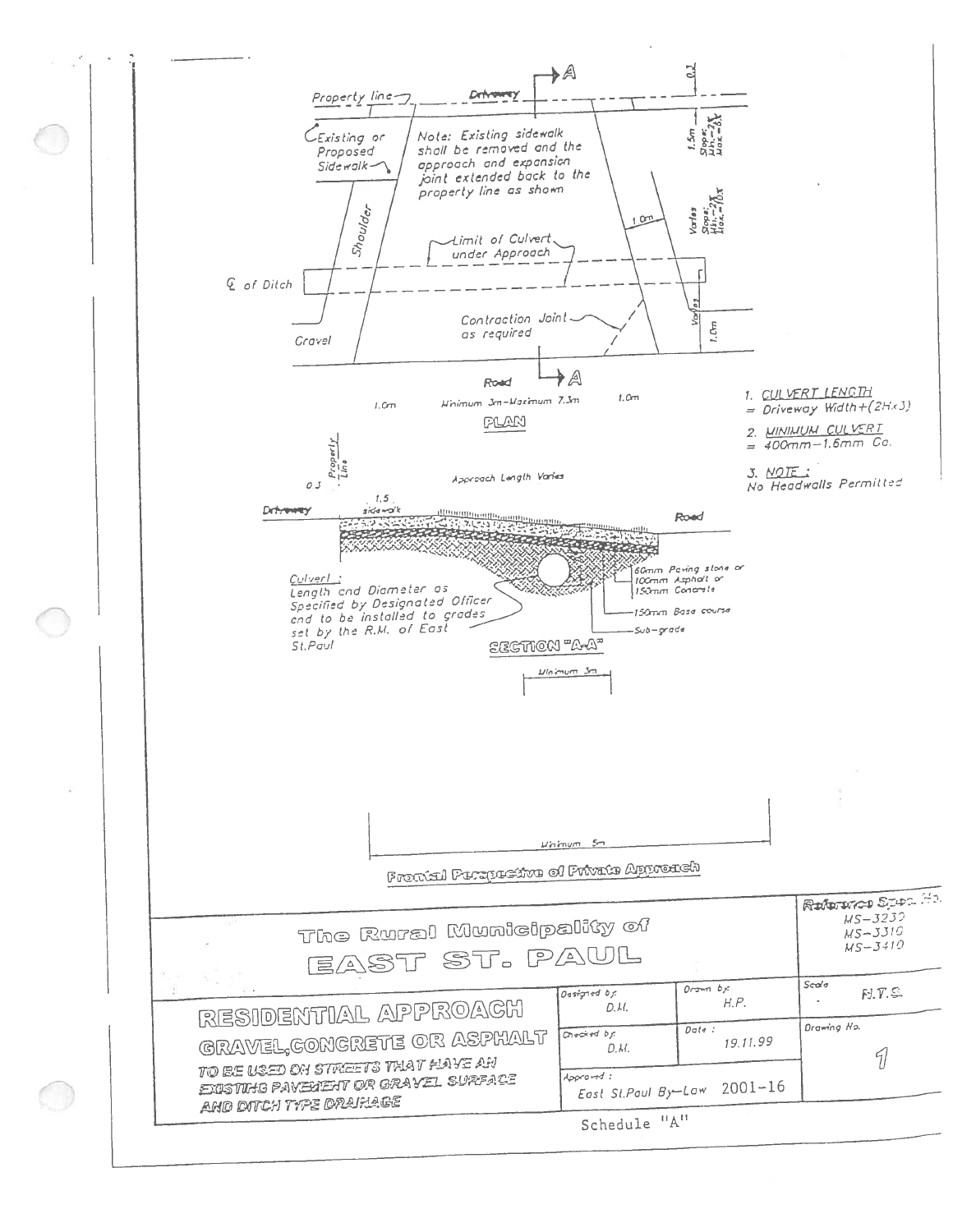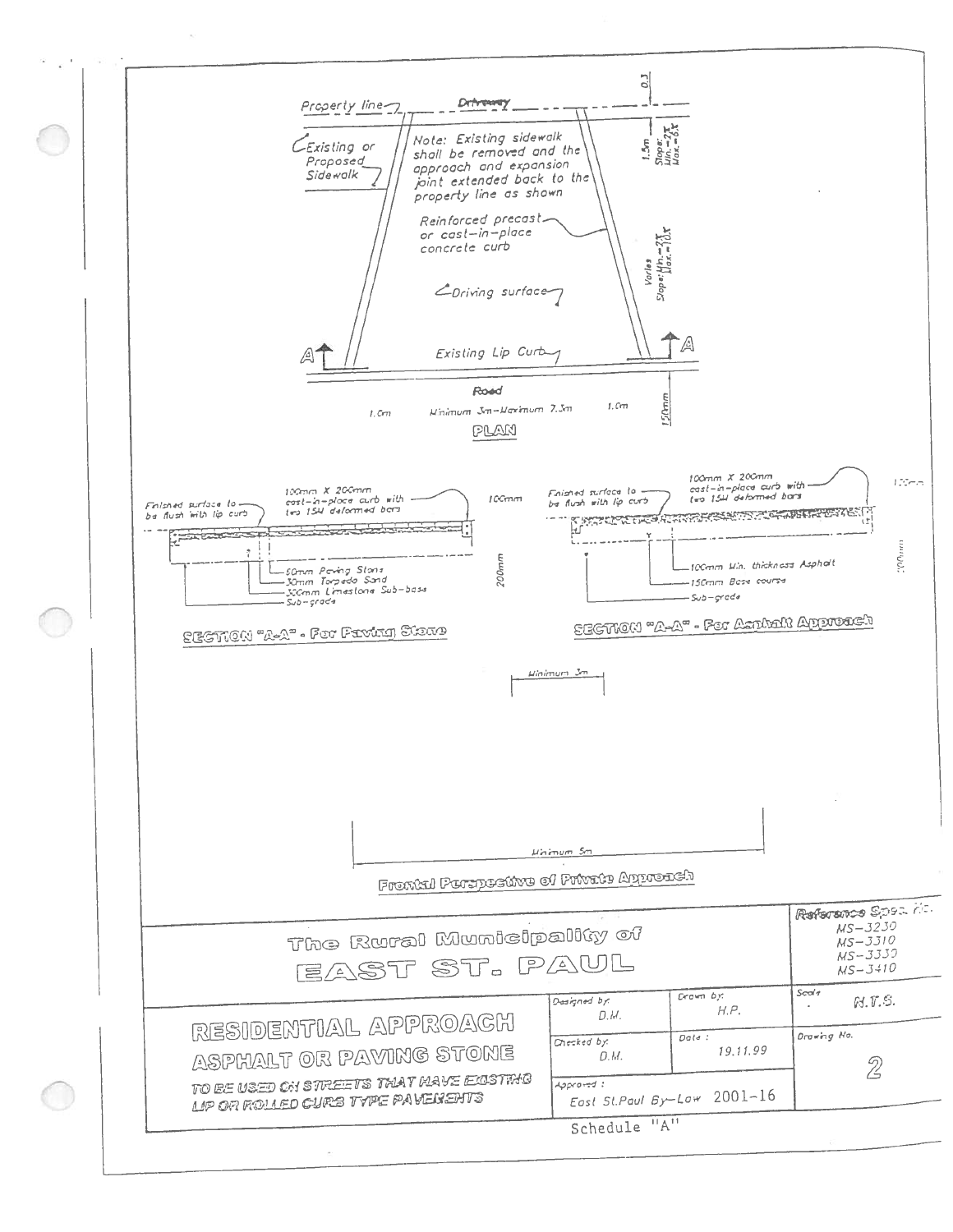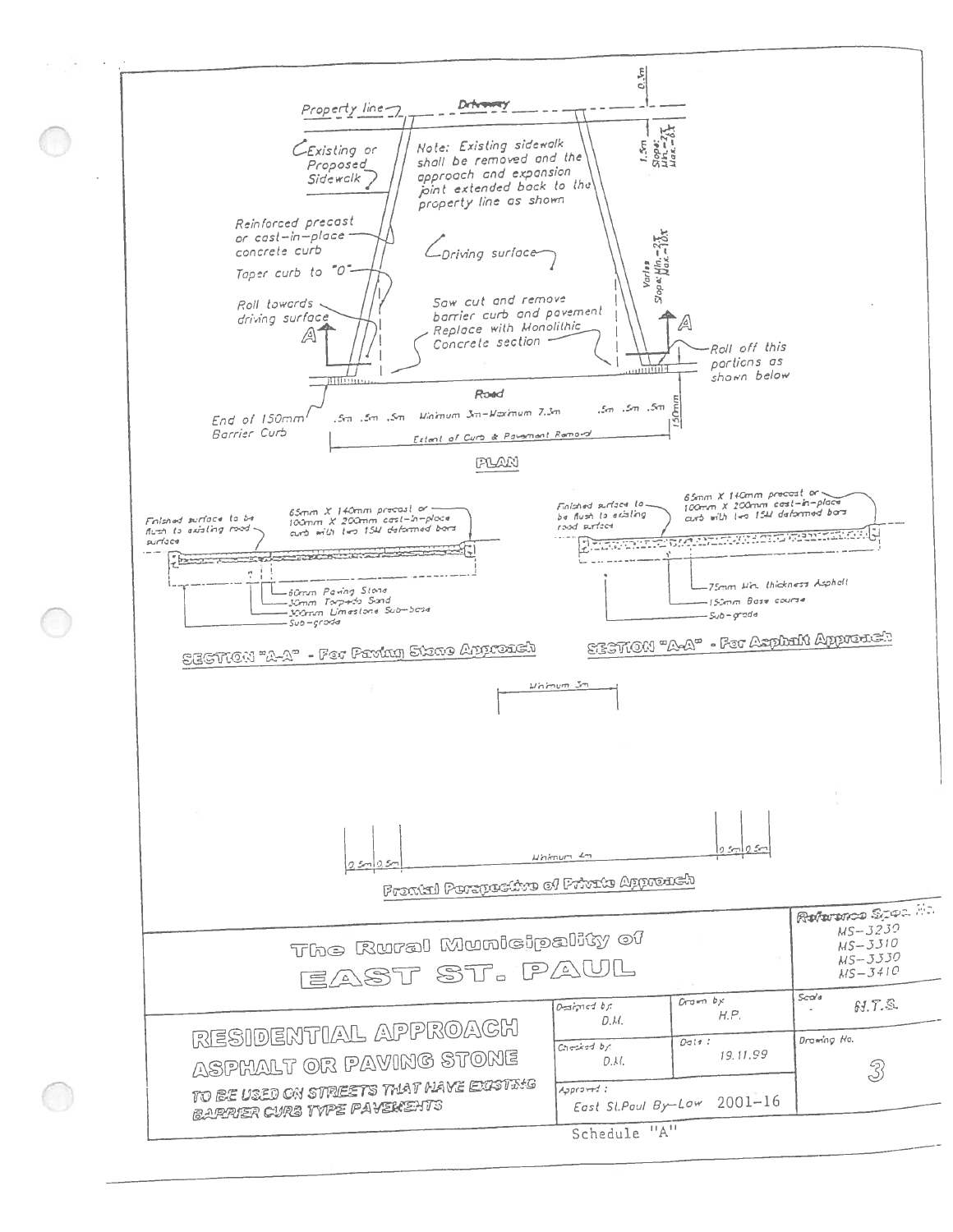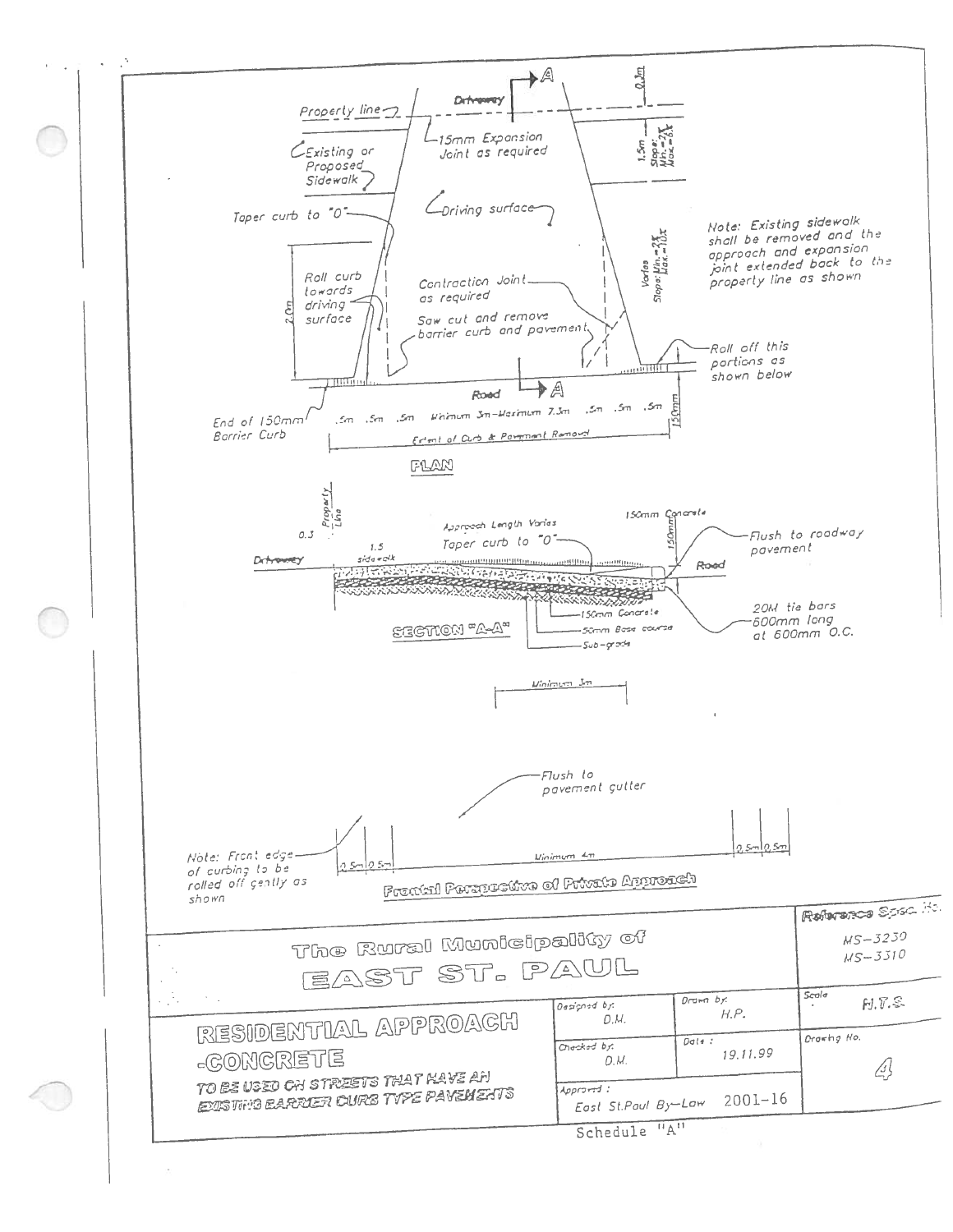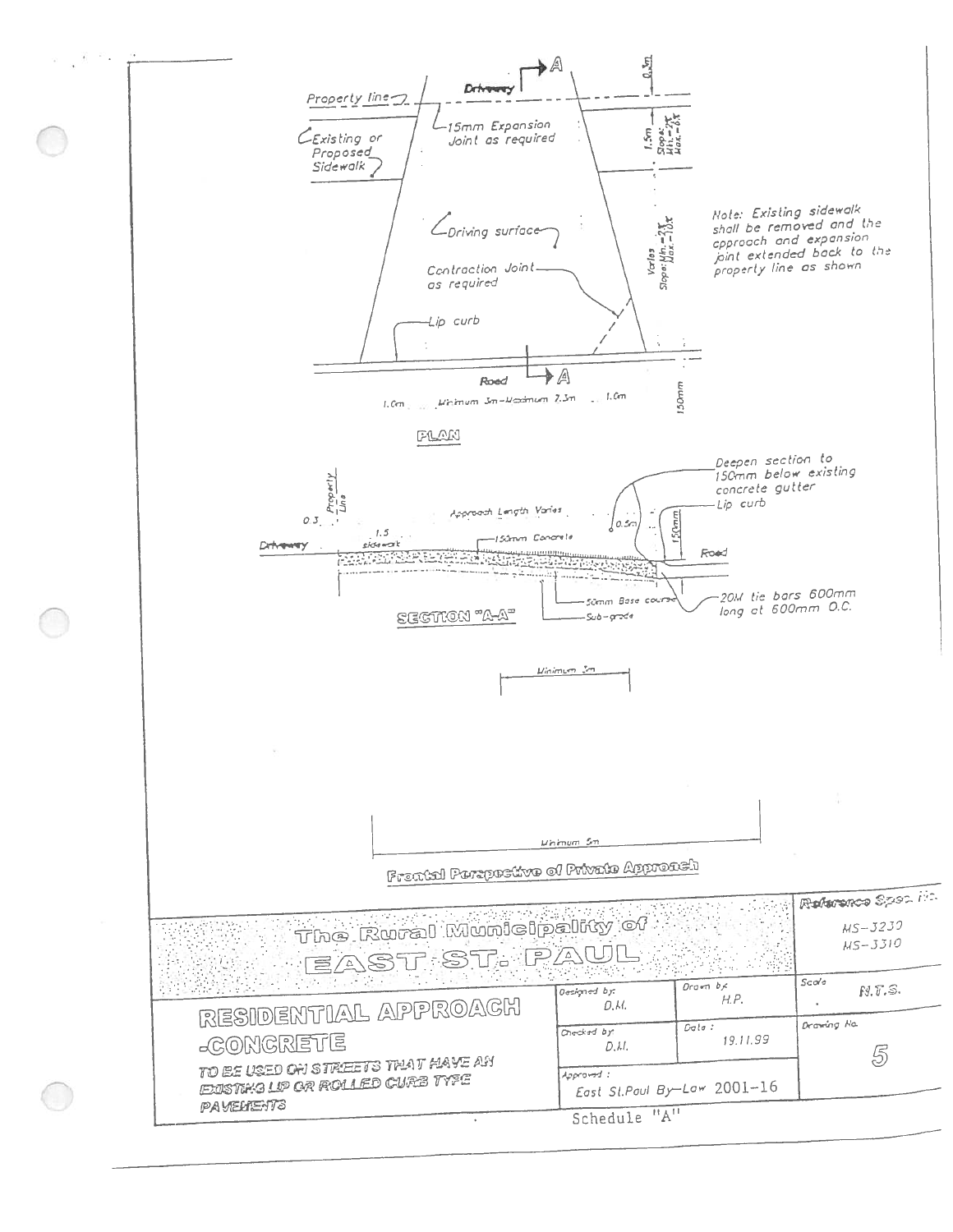$\tilde{\mathcal{L}}$ 

π.

## SCHEDULE "B"

No driveway shall be constructed on municipal-right-of-way in such a way that the driveway crosses the projection into municipal right-of-way, of the property line common to adjoining properties, to the edge of the road. S